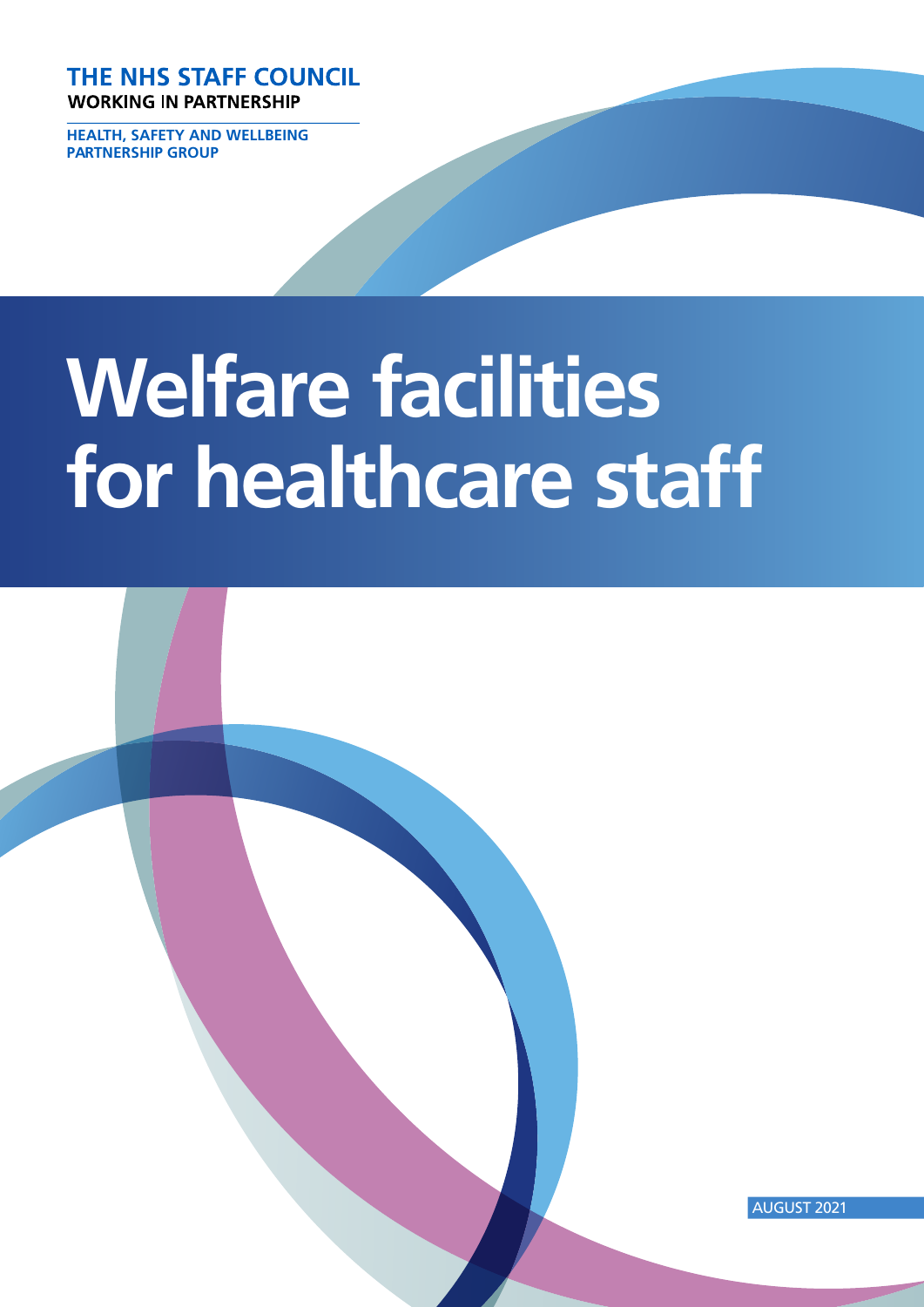# CONTENTS

| <b>Introduction</b>                                                              | 3  |
|----------------------------------------------------------------------------------|----|
| The case for good welfare facilities                                             | 4  |
| Welfare facilities – the legal requirements                                      | 5. |
| Partnership principles on the provision<br>and improvement of welfare facilities | 8  |
| <b>Further information</b>                                                       |    |

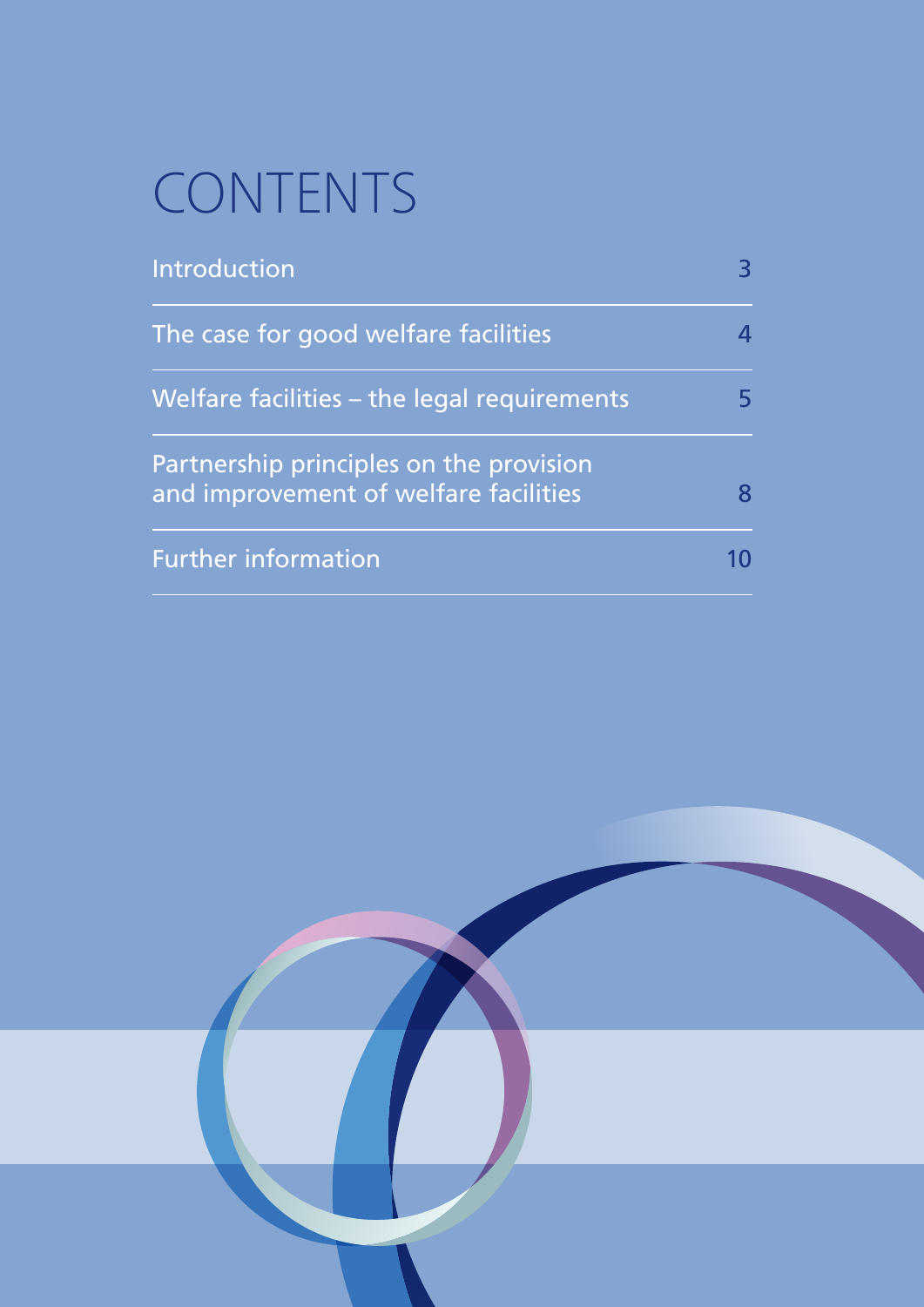### Introduction

**The NHS Staff Council's Health, Safety and Wellbeing Partnership Group (HSWPG) has developed guidance to support NHS organisations to improve their provision of staff welfare facilities.**

The COVID-19 pandemic has been a stark reminder of the importance of good welfare facilities for staff working in healthcare. From lockers to store clothes, facilities to change out of worn uniforms, and rooms in which to relax, they are all key elements that contribute to the wellbeing and safety of staff and the prevention and control of infections. However, in the context of the pandemic, it is also important that welfare facilities are made COVID secure e.g., in terms of capacity and spacing of seating.

Far from a nice to have, there are specific legal requirements on organisations to have suitable and sufficient physical welfare facilities for staff.

This guidance includes the case for improving and providing welfare facilities and the legal requirements for organisations to have suitable and sufficient facilities for staff. These are supported by partnership principles which HSWPG would like organisations to adopt.

The work is supported by case studies outlining how organisations have made improvements.

In healthcare environments, it is essential to work in partnership with local union representatives to ensure that staff are kept safe and healthy at work. Subsequent improvements in staff health, safety and wellbeing will have a positive impact on patient safety and the quality of care. [\(nhsemployers.org\)](https://www.nhsemployers.org/sites/default/files/2021-08/The%20importance%20of%20effective%20partnership%20working%20final%20for%20website%2022%20MayV2.pdf)

This guidance should be read in conjunction with HSWPG's quidance on the health and safety of shift workers which highlights the importance of [rest breaks](https://www.nhsemployers.org/publications/supporting-wellbeing-shift-workers-healthcare) and evidence base on power naps.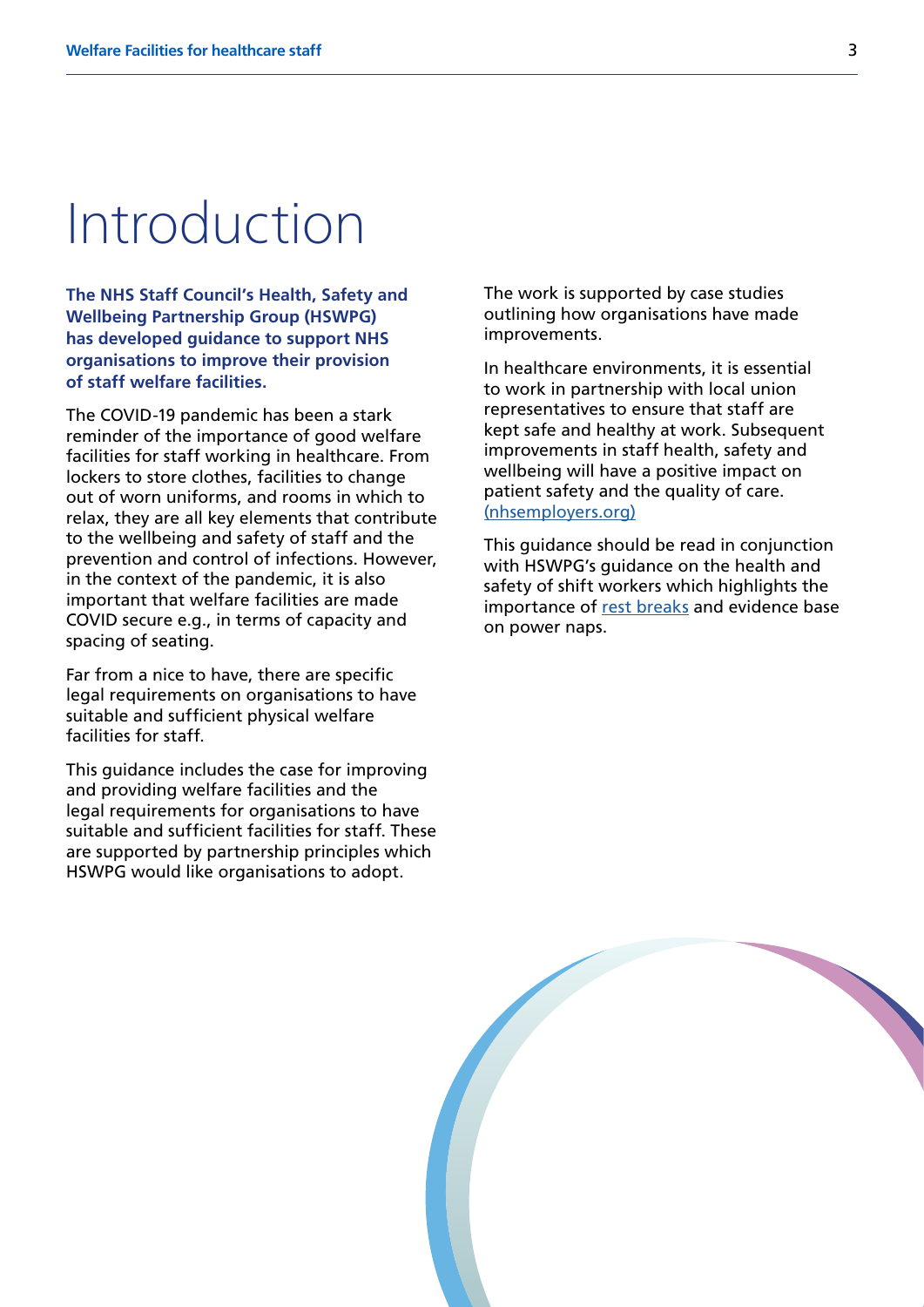### The case for good welfare facilities

**The NHS collectively employs over 1.1 million staff across a diverse number of job roles covering a wide range of professions. It is generally acknowledged that staff are the NHS' greatest and most valuable asset. Staff are employed on a variety of working practices and patterns, across a range of health and social care settings, which at times can be demanding.** 

Working in a health and social care environment, while often rewarding, can frequently be challenging physically, mentally and emotionally. Employers are expected to care for staff and to support and enable them to maintain their health and wellbeing. In health and social care, we aim to be exemplary in improving the working lives of employees, helping to empower them to become champions of their own wellbeing, and that of their families and the wider communities we serve.

The NHS is committed to promoting staff health, safety and wellbeing. In turn this enables staff to be more energised, productive and engaged at work, leading to decreased sickness absence and presenteeism. [Evidence](https://www.england.nhs.uk/wp-content/uploads/2018/02/links-between-nhs-staff-experience-and-patient-satisfaction-1.pdf) links healthier, valued staff to better patient/ client outcomes. This is vital for us to be one of the safest, most effective and compassionate health and social care organisations.

The [NHS People Plan](https://www.england.nhs.uk/ournhspeople/)<sup>1</sup> calls on organisations to have safe spaces for staff to rest and recuperate: "Employers should make sure that staff have safe spaces to manage and process the physical and psychological demands of the work, on their own or with colleagues".

"Employers should make sure line managers and teams actively encourage wellbeing to decrease work-related stress and burnout. To do this, they must make sure staff understand that they are expected to take breaks, manage their work demands together and take regular time away from the workplace. Leaders should role model this behaviour."

The importance of staff being supported at work was evidenced in the Stevenson/Farmer review of mental health and employers: [Thriving at Work 2017](https://www.gov.uk/government/publications/thriving-at-work-a-review-of-mental-health-and-employers)<sup>2</sup>. It highlights that when employees 'have good work, it contributes positively to their mental health, our society and our economy'. The mental health core standards within this report talk about the importance of good working conditions.

The King's Fund report: The Courage of [Compassion \(2020\)](https://www.kingsfund.org.uk/sites/default/files/2020-09/The%20courage%20of%20compassion%20full%20report_0.pdf)<sup>3</sup> states that workplace conditions are fundamental to the sense of control and relate to basic biological needs, such as being able to get a hot drink or nutritious food and having good toilet facilities, or to feeling secure and safe.

The report calls for improvements in the basic facilities for nursing and midwifery staff to enable them to practise effectively and provide good quality care to patients. It also highlights the importance of employers understanding the unintended consequences of failing to provide basic facilities for staff to do their jobs.

In the guidance, [Managing shift work](https://www.hse.gov.uk/pubns/priced/hsg256.pdf),<sup>4</sup> the Health and Safety Executive points to the importance of having facilities to make a drink and heat up food, and rest areas where workers can take their longer/meal breaks away from their workstation in order to mitigate the risks of fatigue and fatigue related incidents.

Employers as a minimum have a [legal duty](https://www.hse.gov.uk/pubns/indg244.pdf) to ensure the welfare of their employees at work. Providing a safe and healthy environment will also help to motivate a workforce. Adequate welfare facilities for staff are a measurable indicator of how valued staff feel in the workplace and will also help to increase employee wellbeing and motivation. The lack of suitable places for staff to rest, eat a meal and have time to decompress and engage with colleagues during breaks can be detrimental to morale, performance, and overall staff satisfaction.

#### **NHS People Plan 2020–2021**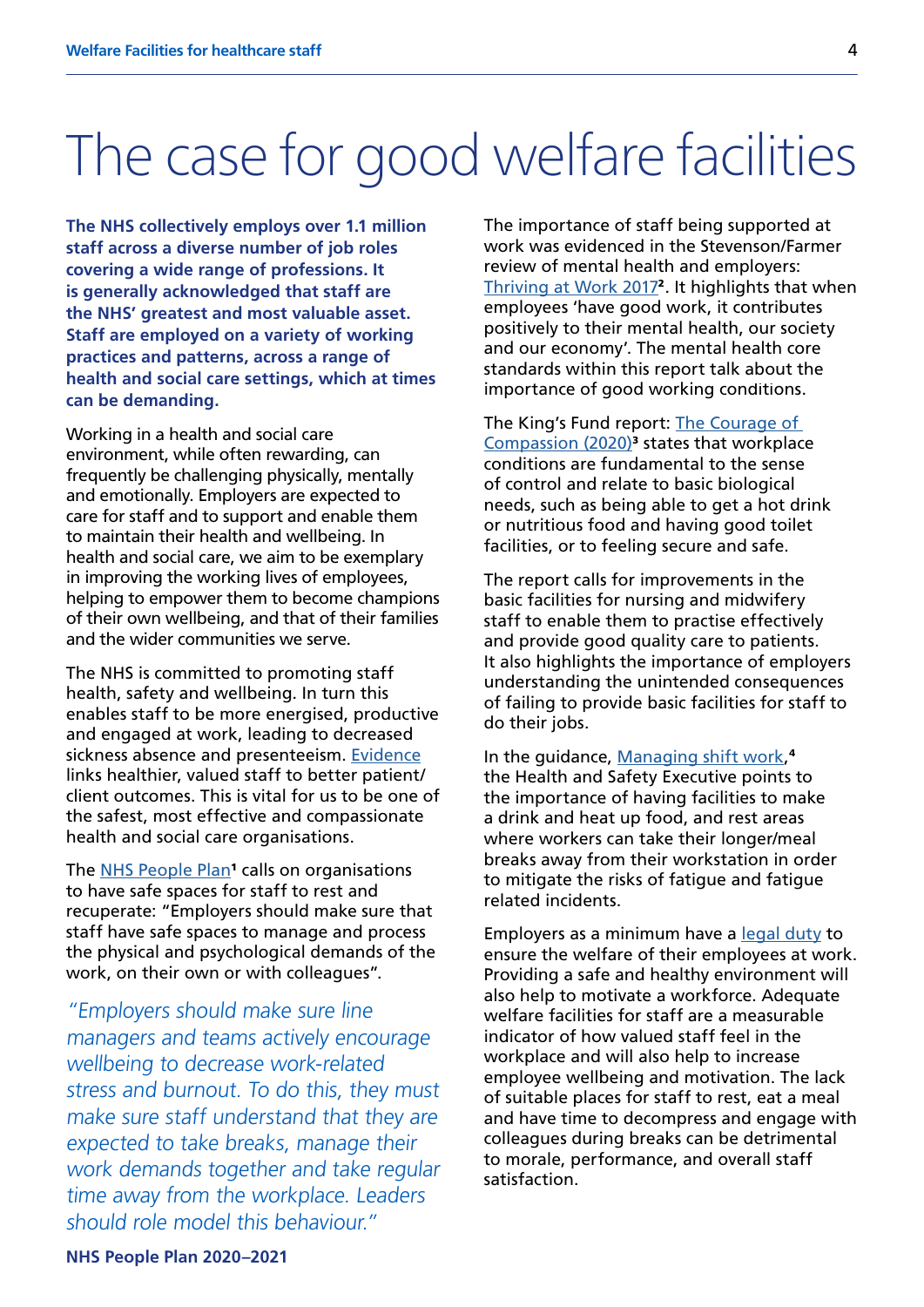# Welfare facilities – the legal requirements

**The Workplace (Health, Safety and Welfare) Regulations 1992 and the Workplace (Health, Safety and Welfare) Regulations (Northern Ireland) 1993 places a number of legal requirements on organisations in terms of welfare facilities for staff. Regulation 22 to 25 are the key regulations that apply and are detailed in the appendix.**

Whilst a vehicle does not count as a 'workplace', under the regulations it is essential that peripatetic staff who travel during their working day have access to facilities. Our joint principles recognise the needs of peripatetic staff.

#### **Drinking water (Regulation 22)**

The regulations require organisations to have a 'readily accessible' supply of drinking water and a supply of vessels/cups to use to drink the water. In the case of non-disposable cups, a facility for washing them should be provided nearby. Water can be from a tap (it does not need to be labelled as drinking water unless there are significant risks of people drinking non-drinking water) or a water dispensing system.

Keeping hydrated is essential, particularly for those in safety critical areas. Dehydration can lead to decreased cognitive function and heat stress. Certain groups of workers may need to drink more water including those wearing PPE for long periods, those with underlying conditions, and those experiencing the menopause and associated hot flushes. This is particularly important during hot weather.

While a vehicle does not count as a 'workplace', it is essential that peripatetic staff who travel during their working day are able to access areas to top up water bottles or take a drink. Driving while dehydrated can present risks in terms of cognitive function and fatigue.

Organisations should ensure that all staff have easy access to drinking water, not only during break times but during their shift. Where there are concerns about infection control, the organisation should work together to find a resolution to any issues and not deny staff ready access to drinking water.

#### **Facilities to rest and to eat meals (Regulation 25)**

Organisations must provide suitable and sufficient facilities, that are readily accessible, to allow workers to rest and eat meals away from their working environment to avoid the contamination of food. There should be adequate seating and tables for the number of staff that are likely to use them at any one time. Provisions need to ensure that there is suitable seating for disabled members of staff and there must be facilities for pregnant or nursing mothers to rest.

The supporting Approved Code of Practice to the regulations calls on organisations to have eating facilities that include an area for preparing or obtaining a hot drink, such as an electric kettle, a vending machine, or a canteen. Workers who work during hours or at places where hot food cannot be obtained in, or reasonably near, the workplace should be provided with the means for heating their own food.

Eating facilities should be kept clean to a suitable hygiene standard. Clear responsibility for cleaning should be allocated.

Canteens or restaurants may be used as rest facilities, providing there is no obligation to buy food in order to use them.

Workers should be able to take their rest breaks and eat meals without being disturbed by members of the public.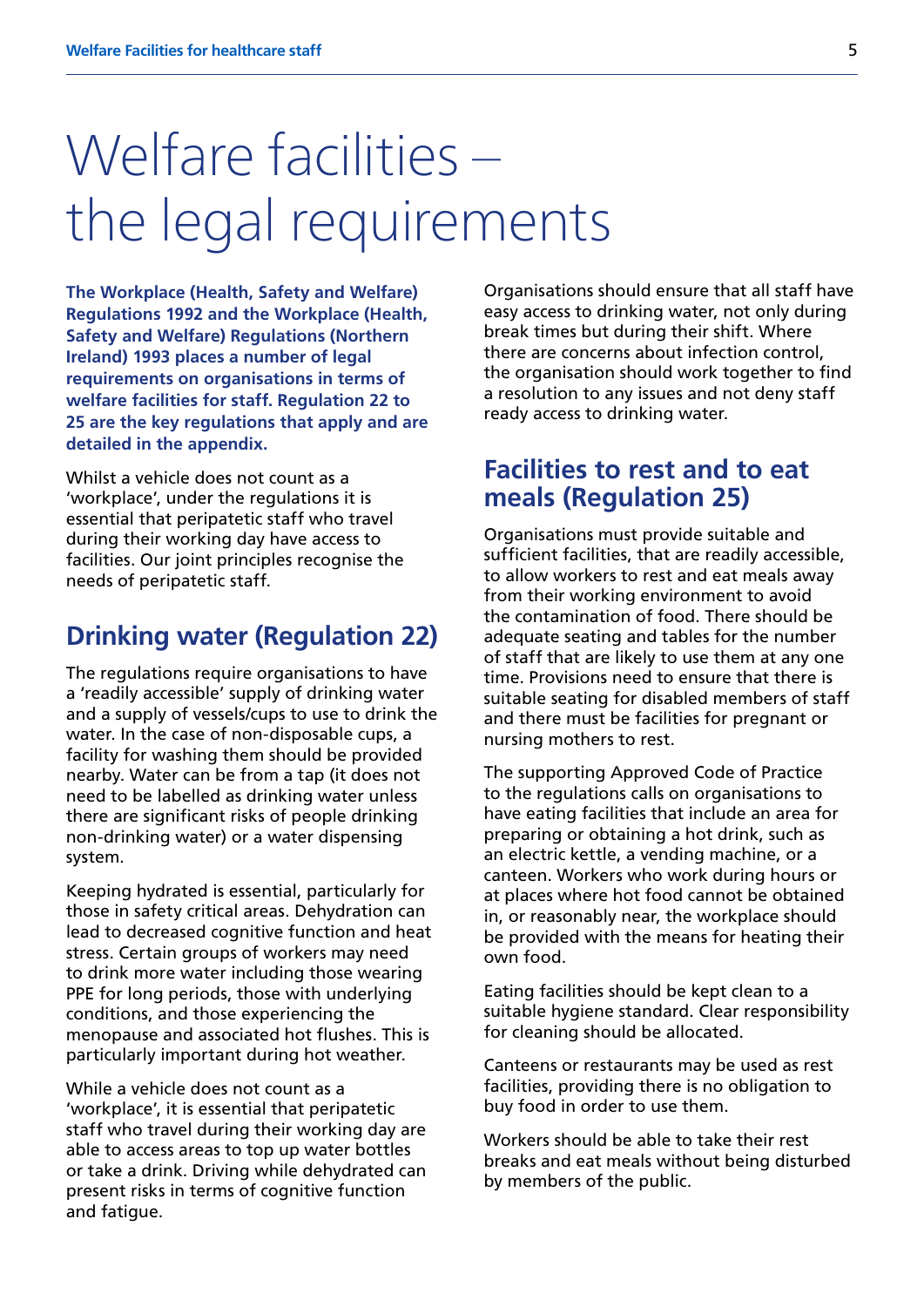Special provisions need to be put in place for pregnant staff and nursing mothers, including facilities with close proximity to toilets and somewhere to lie down. Facilities should be accessible to staff with disabilities

In many healthcare environments, it is not suitable to eat a meal or snack at the workstation due to contamination. Therefore, it is important that healthcare staff working in clinical environments have readily accessible rest room facilities to be able to eat and take their break.

Furthermore, where hot food is not readily available out of hours or during shifts, organisations should ensure there are adequate facilities to allow staff to store and heat up food e.g., fridges and microwaves. There should be adequate amounts of equipment for the staff who may be using them at any one time. There should be cleaning schedules in place for rest/eating areas and equipment.

Facilities to rest, network with colleagues, and have a healthy balanced meal are also important for mental health and wellbeing.

Organisations should ensure that there are adequate facilities for staff to have their breaks in a COVID safe way i.e., enabling social distancing and ensuring compliance with the Working Time Regulations on rest breaks and the NHS Terms and Conditions Handbook chapter on working time.

Southern Health and Social Care Trust, owing to no visitors to the hospitals, dedicated family rooms repurposed for staff. This was led by the trust's Human Resources Psychology Staff Support Team & Health Improvement Teams. These rooms were decorated with greenery and items to ground staff into the present moment including essential oil massage creams and sprays; posters with key messages, music and sensory lights and recliner chairs. A village area was also created for staff comprising a marquee and a number of portacabins brought in especially in response to COVID-19. Some teams also created small spaces where staff could have a quiet moment, snacks and refreshments were provided, hand creams with essential oils, these were also decorated with some art two new massage chairs were donated by a charity for staff. In some spaces staff were also able to do jigsaws and mindful colouring and other creative activities to help them relax during breaks. Given staff feedback, the managers showed a commitment to keep the spaces for calm space for staff and families. There was an opportunity for staff to link with the Psychology team on an ad-hoc basis.

Sheffield Teaching Hospitals NHS Foundation Trust have approximately 47 calm rooms and three Breathing Spaces (in the Chapels) on site and have made a successful bid to Sheffield Hospitals Charity to retain these until the end of December 2022. The rooms have been particularly beneficial to staff during the pandemic as they provide a space for them to reflect and recharge. A qualitative evaluation of the rooms showed that the calm rooms helped keep staff experiencing anxiety in work. In particular, the location of the calm rooms seemed to be particularly beneficial, rather than the size of them. For instance, if the proximity of a calm room is closer to acute COVID wards, they appear to be more frequently used.

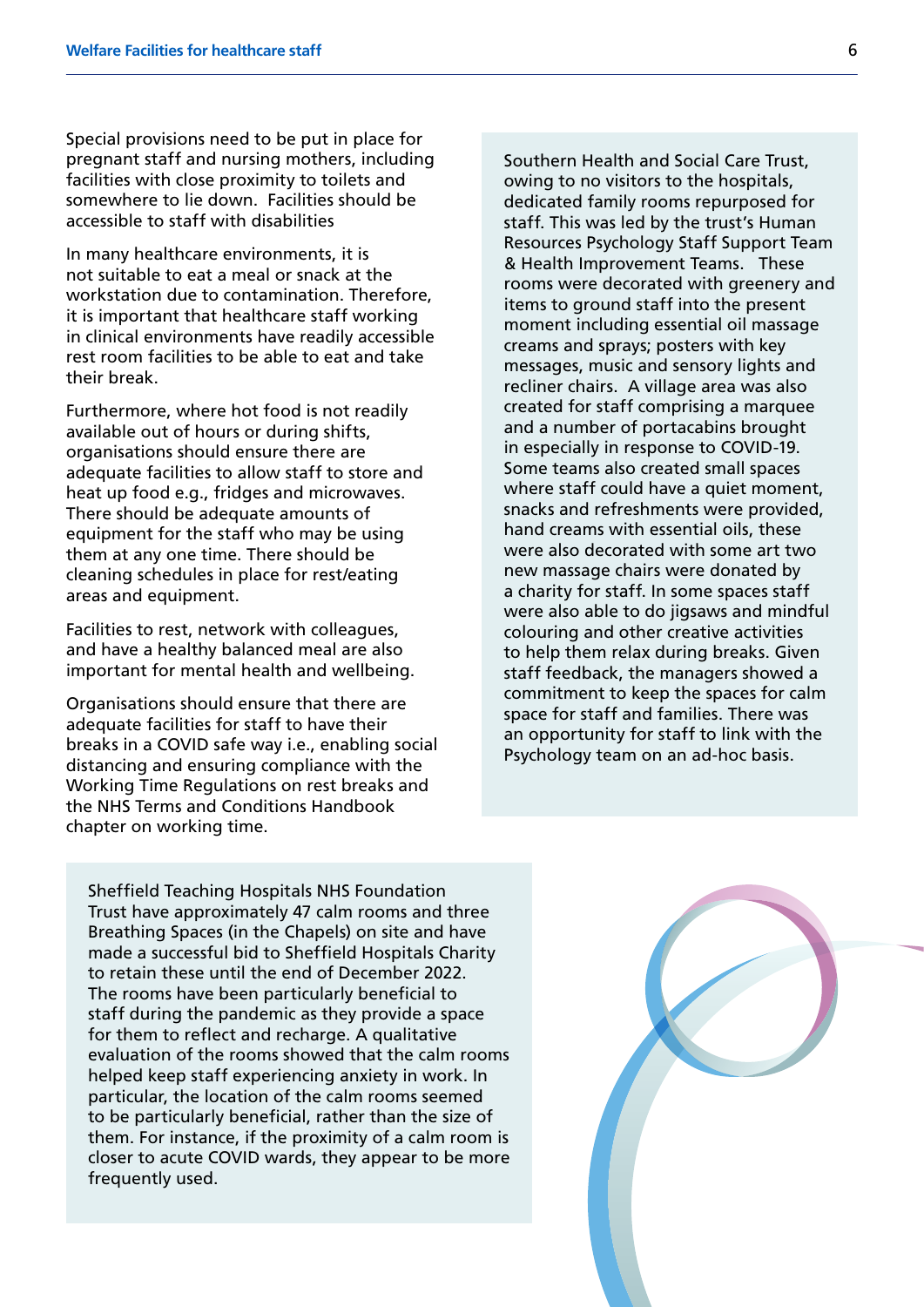#### **Changing facilities and lockers**

Organisations must have facilities for staff to store their clothing when they have to change into a uniform for work. Such facilities need to be secure, such as individual lockers. Organisations also need to ensure that, when wet, workers' own personal clothing can be hung in a clean, warm, dry, well-ventilated place, where it can dry out during the working day if necessary.

A changing room or rooms should be provided for workers who change into special work clothing and where they remove more than outer clothing. Changing rooms should also be provided where necessary to prevent workers' own clothing being contaminated by a hazardous substance. The changing facilities should be fitted with adequate seating and contain, or connect directly with, clothing accommodation and showering/ bathing facilities that have accessible facilities for disabled staff. They should be accessible from workrooms and eating facilities and ensure the occupier's privacy.

The facilities should be large enough to allow the maximum number of workers expected to use them at any one time to do so without overcrowding or unreasonable delay. There should be separate facilities for, or separate use of facilities by, men, women and disabled staff.

#### **Sanitary and washing facilities**

Suitable and sufficient sanitary conveniences and washing facilities should be provided at readily accessible places and workers should be able to use them without unreasonable delay. They and the rooms containing them should be kept clean and be adequately ventilated and lit.

Washing facilities should have running hot and cold or warm water, soap and clean towels or other means of cleaning or drying. Where the work is dirty or results in contamination of the skin by hazardous or offensive materials, suitable and sufficient showers should also be provided for staff to use. Men and women should have separate facilities unless each facility is in a separate room with a lockable door and is for use by only one person at a time.

Specific information on the number of toilets and wash basins per person can be found in the Heath and Safety Executives' [Workplace](http://www.hse.gov.uk/pubns/priced/l24.pdf)  [health, safety and welfare - Workplace](http://www.hse.gov.uk/pubns/priced/l24.pdf)  [\(Health, Safety and Welfare\) Regulations 1992](http://www.hse.gov.uk/pubns/priced/l24.pdf).

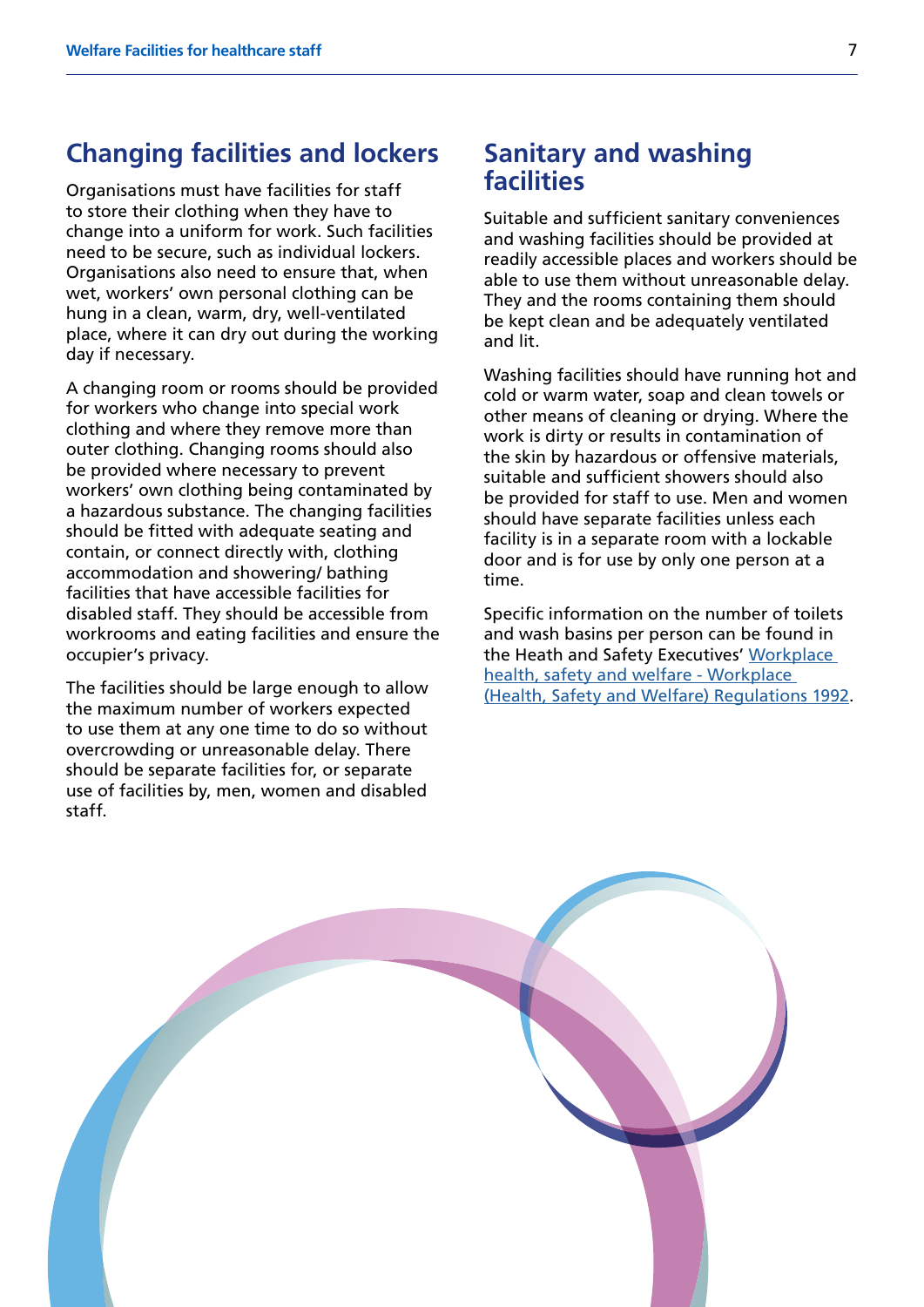# Partnership principles on the provision and improvement of welfare facilities

#### **1. Senior management and board commitment**

An important first principle is having a clear statement from the chief executive and the board that recognises the legal framework and importance of providing the best staff welfare facilities. The business case for caring for staff is high on the NHS agenda and each organisation should have a policy/policies relating to staff health, safety, and wellbeing.

It is essential that NHS organisations take action to support and retain a skilled and experienced workforce and reduce unnecessary absence from the workplace. Furthermore, there is strong evidence that prioritising the wellbeing of NHS staff can impact positively on patient outcomes and productivity. A positive statement about the provision of staff welfare facilities can contribute to morale, motivation, retention, and productivity.

In addition to the provision of facilities, it is important to set a culture where the using of facilities and the taking of breaks is seen as an essential element of both staff wellbeing and patient safety.

#### **2. Ensure that staff welfare facilities are integral to any refurbishment or new build**

The estates in NHS places of work are often expanding and moving to accommodate the ever-growing demand. Traditionally, areas for staff rest and changing rooms have been sacrificed for office or bed spaces.

This must not continue, and staff welfare facilities must be high on the list of priorities in any estate's reviews and new development/ building plans.

All relevant parties including health and wellbeing leads and Trade union representatives should be involved in the planning.

#### **3. Be inclusive of the needs of shift workers and communitybased staff**

The needs of community staff must also be recognised, especially in terms of access to sanitary conveniences and somewhere to rest, that isn't their own car or public transport. Organisations should map what facilities are available for community staff and make any necessary improvements and raise awareness of access to facilities. Work schedules should recognise the needs for community staff to have toilet and rest breaks and the risk of fatigue related incidents especially for those driving during their shift.

Shift workers, particularly those working night duty, should have access to hot and healthy food and, as a minimum in line with legislation, access to a fridge and microwave to heat their own food.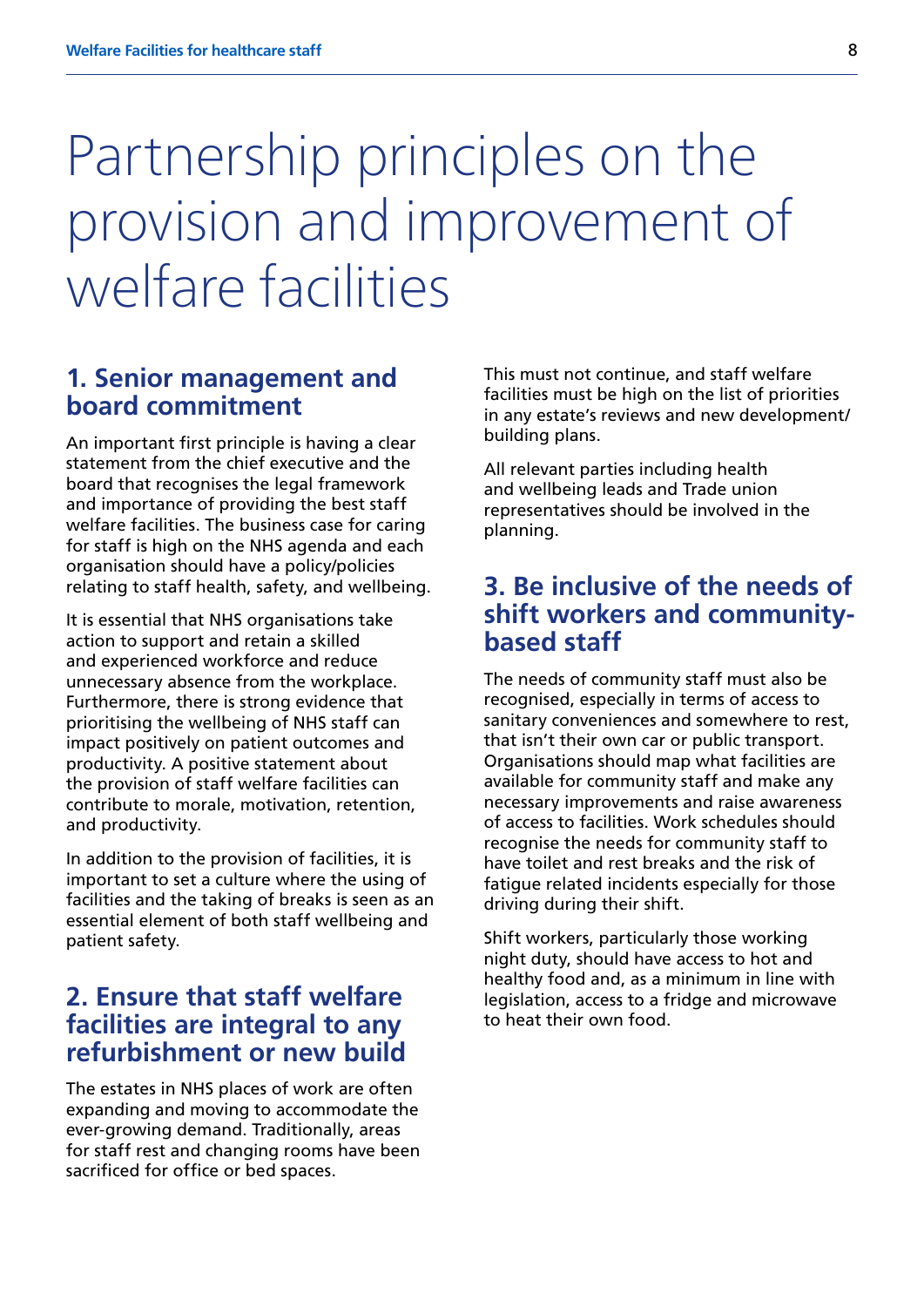#### **4. Ensure that the needs of pregnant workers (new and expectant mothers) and those with disabilities are included when looking at the provision of and access to facilities**

Both health and safety and equality related legislation require employers to have provisions in place for new and expectant mothers and make reasonable adjustments for staff with disabilities.

#### **5. Work in partnership with trade unions**

Trade union representatives are often the first person staff will approach when they have issues in the workplace including access and suitability of welfare facilities.

The people best placed to make workplaces safer and healthier are the staff and managers who work in them. While we each have responsibilities for health and safety, we can do this much better when we work as a team – working together to achieve shared aims of a workplace that is healthy and safe for all. Partnership working on health, safety and wellbeing issues is an effective means of supporting workforce involvement and engagement. [The Importance of Effective](https://www.nhsemployers.org/sites/default/files/2021-08/The importance of effective partnership working final for website 22 MayV2.pdf)  Partnership Working.

Trade union safety representatives must be consulted on matters such as repurposing staff facilities of refurbishments and new builds to ensure the welfare needs of staff are being addressed.



Close working between health and safety advisors, facilities teams, infection prevention and control specialists, and trade union workplace representatives is key.

Health and Safety Committees should work in partnership to develop and implement action plans about health, safety and wellbeing issues including access to welfare facilities, for all staff groups and locations. Consideration should be given to consulting staff on access to welfare facilities and barriers that they face to support the development and implementation of action plans

Inspection of welfare facilities should be included as part of a programme of joint workplace inspectors.

Organisations should also provide facilities for trade unions to meet with members and have confidential conversations

#### **6. Know your responsibilities**

Employers have a duty of care to the people they employ. It is important to be aware of responsibilities under the Health and Safety at Work Act 1974, the Management of Health and Safety at Work Regulations 1999, the Workplace Health, Safety and Welfare Regulations 1992, the Safety Representative and Safety Committee Regulations 1977 and the Equality Act 2010.

There will be additional responsibilities in the context of the COVID pandemic to ensure national legislation and guidance is followed to make welfare facilities COVID secure.

Where staff experience unsafe and unhealthy working environments, including a lack of suitable welfare facilities, this will affect moral, recruitment and retention.

#### **7. Train line managers**

Employers should ensure that line managers and those who engage with staff daily in the workplace are fully aware of the legal requirements to provide access to suitable welfare facilities including access to drinking water, and the principles of partnership working.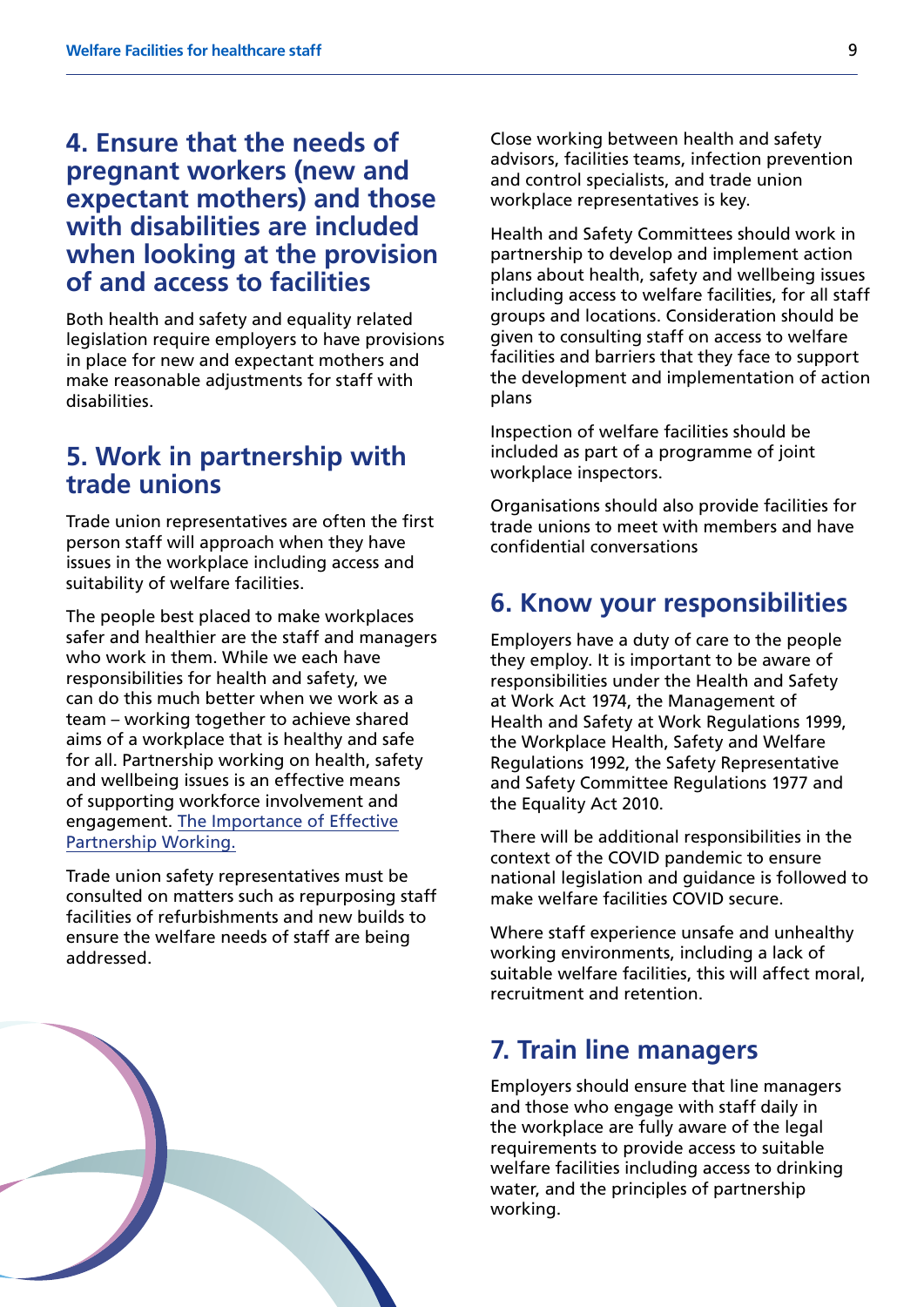#### **8. Raise awareness**

Communications encouraging the use of welfare facilities should be regularly included in staff briefings/newsletters and notice boards.

Where changes are being made to facilities, organisations should make people aware of changes e.g., social distancing in response to COVID-19 pandemic risk reduction measures and informing staff what alternative provision has been put in place.

Organisations can celebrate successes in improving welfare facilities, for example, through the use of charitable funds and through partnership working to develop solutions.

#### **9. Ensure sustainability**

Employers should continue to provide and maintain facilities, beyond the COVID-19 pandemic to ensure they are compliant with relevant legal requirements and continue to work to promote staff wellbeing and improve morale. Organisations should seek feedback from staff on what facilities have worked well during the pandemic.

Where staff have difficulty accessing facilities due to their location and the length of breaks, employers should work in partnership with staff to develop sustainable solutions to such problems.

Cleaning protocols should be in place for rest, showering, changing, and locker facilities including systems for the control of legionella.

### References

- 1. [NHS People Plan](https://www.england.nhs.uk/ournhspeople/)
- 2. [Stevenson Farmer Review Thriving at](https://www.gov.uk/government/publications/thriving-at-work-a-review-of-mental-health-and-employers) [Work: a review of mental health and](https://www.gov.uk/government/publications/thriving-at-work-a-review-of-mental-health-and-employers) [employers](https://www.gov.uk/government/publications/thriving-at-work-a-review-of-mental-health-and-employers)
- 3. [West, et al The Courage of](https://www.kingsfund.org.uk/publications/courage-compassion-supporting-nurses-midwives) [Compassion 2020](https://www.kingsfund.org.uk/publications/courage-compassion-supporting-nurses-midwives)
- 4. [HSE \(2006\) Managing Shift work](https://www.hse.gov.uk/pubns/books/hsg256.htm) [Managing shift work: Health and](https://www.hse.gov.uk/pubns/books/hsg256.htm) [safety guidanc](https://www.hse.gov.uk/pubns/books/hsg256.htm)e

### Further Information

[Supporting the wellbeing of shift](https://www.nhsemployers.org/sites/default/files/media/Supporting-the-wellbeing-of-shiftworkers-in-healthcare_0.pdf)  [workers in healthcare](https://www.nhsemployers.org/sites/default/files/media/Supporting-the-wellbeing-of-shiftworkers-in-healthcare_0.pdf)

[Workplace Health and Safety Standards](https://www.hse.gov.uk/healthservices/hswpg.htm)

[The Royal College of Midwives campaign](https://www.rcm.org.uk/media/2899/caring-for-you-working-in-partnership-rcm-campaign-for-healthy-workplaces-delivering-high-quality-care.pdf)  [for healthy workplaces delivering high](https://www.rcm.org.uk/media/2899/caring-for-you-working-in-partnership-rcm-campaign-for-healthy-workplaces-delivering-high-quality-care.pdf)  [quality care](https://www.rcm.org.uk/media/2899/caring-for-you-working-in-partnership-rcm-campaign-for-healthy-workplaces-delivering-high-quality-care.pdf)

The Royal College of Nursing, Rest, Rehydrate, Refuel

[UNISON Working Environment](https://www.unison.org.uk/get-help/knowledge/health-and-safety/working-environment/)

[Back to basics for a healthy working](https://www.nhsemployers.org/-/media/Employers/Documents/Retain-and-improve/Health-and-wellbeing/NHS_Infographics_BacktoBasics.pdf)  [environment infographic](https://www.nhsemployers.org/-/media/Employers/Documents/Retain-and-improve/Health-and-wellbeing/NHS_Infographics_BacktoBasics.pdf)